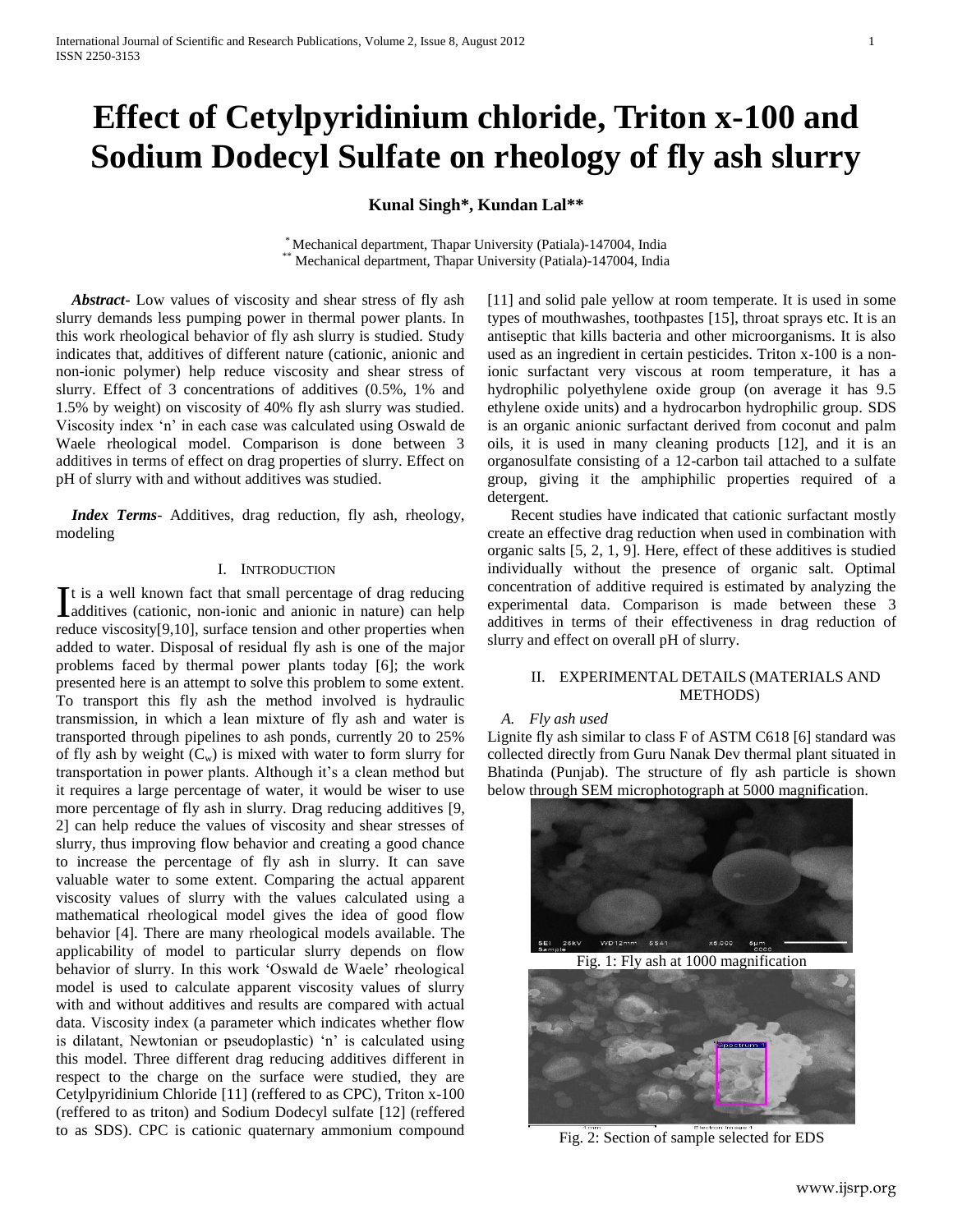| <b>Chemical composition of fly ash sample</b> |               |               |               |                  |
|-----------------------------------------------|---------------|---------------|---------------|------------------|
| <b>Element</b>                                | Weight        | <b>Atomic</b> | Compound      | Formula          |
|                                               | $\frac{6}{9}$ | $\frac{0}{0}$ | $\frac{6}{9}$ |                  |
| C                                             | 6.74          | 10.69         | 24.69         | CO <sub>2</sub>  |
| A1                                            | 15.96         | 11.27         | 30.15         | $Al_2O_3$        |
| Si                                            | 17.09         | 11.60         | 36.57         | SiO <sub>2</sub> |
| K                                             | 0.90          | 0.44          | 1.09          | $K_2O$           |
| Ca                                            | 0.35          | 0.17          | 0.49          | CaO              |
| Ti                                            | 1.39          | 0.55          | 2.32          | TiO <sub>2</sub> |
| Fe                                            | 1.27          | 0.43          | 1.64          | FeO              |
| Cu                                            | 1.36          | 0.41          | 1.70          | CuO              |
| Zn                                            | 1.10          | 0.32          | 1.37          | ZnO              |
| Ω                                             | 53.84         | 64.13         |               |                  |

Tab. I: EDS analysis of fly ash sample

### *B. Additives used*

Cetylpyridinium chloride (Molecular fornula:  $C_{21}H_{38}CIN.H_2O$ , Molar mass:  $358.01g$  mol<sup>-1</sup>, melting point: 80 to  $84^{\circ}$ C), Triton x-100 (Molecular fornula:  $C_{14}H_{22}O$  ( $C_2H_4O$ )<sub>9</sub>, 99% pure ,density:  $1.07$ g/cm<sup>3</sup>, boiling point > 2000<sup>0</sup>C), Sodium Dodecyl Sulfate (Molecular formula:  $C_{12}H_{25}OSO_3$ Na, Molar mass: 288.38 g mol<sup>-</sup> <sup>1</sup>, density: 1.01 g/cm<sup>3</sup>, melting point 206<sup>0</sup>C).

## *C. Preparation of fly ash water slurry at fixed concentration mixed with additives*

Fly ash concentration was kept constant at 40% by weight and additives were added at different dosages of 0.5%, 1% and 1.5% of the total solution, to prepare this mixture, 40ml of water was taken in  $100 \text{cm}^3$  beaker and 26.666 grams of fly ash was weighted on a weighing scale. Additives were weighted based on the percentage required and added to mixture of fly ash and water, the resulting mixture was mixed throughly on a magnetic stirrer, and kept for 10 minutes for the release of entrapped air, and again shaked with hand before use. The solution was then poured into the cylinder of rheometer and finally attaced to the concentric attachment on rheometer to take readings, the following table II shows concentration involved in different samples prepared.

Tab. II: Slurry composition in grams and % by weight

| <b>Sampl</b><br>e no. | Fly ash $(gm)$      | <b>Additive (gm)</b>                | Water (ml)      |
|-----------------------|---------------------|-------------------------------------|-----------------|
|                       | 26.666 (40% $C_w$ ) | $0.33(0.5\% \text{ C}_{w})$         | 40 (60% $C_w$ ) |
|                       | 26.666 (40% $C_w$ ) | $0.66(1\% C_w)$                     | 40 (60% $C_w$ ) |
| 3                     | 26.666 (40% $C_w$ ) | 0.99 $(1.5\% \text{ C}_{\text{w}})$ | 40 (60% $C_w$ ) |

## *D. Rheometer Specifications*

Rheological properties were calculated on a rheometer (Make: Anton Paar, Model: Rheolab QC). It has concentric cylinder measuing systems according to ISO 3219 and DIN 53019. Shear rate can be varied from  $10^{-2}$  to 4000 1/s. Values of viscosity and shear stess were calculated at 20 different shear rates ranging from  $0s^{-1}$  to  $500s^{-1}$ . The temperature was kept constant throughout the measurements. Specifications of the geometery used duing experimentation are given below.

Tab. III: Dimensions of geometery used in rheometer

|                                 | $Re (mm)$ Re (mm) | Rheolab QC   Cup dia.   Rotor dia.   Rc/Re   Measuring |       | gap   |
|---------------------------------|-------------------|--------------------------------------------------------|-------|-------|
| SN80717904;   14.461<br>FW 1.24 |                   | 13.332                                                 | 1.084 | 1.129 |

#### *E. Rheological Model used*

In general, a model is used for non-newtonian fluids which have viscosity reltions that are function of shear rate, but not a function of time of application of shear[4]. There are many rheological models available, the model used here to study the flow behaviour of slurry is Oswald de Waele rheological model[4,13]. It is a version of general power law model[13], and its applicability can be estimated by observing the log-log plot of dependent and independent variables which must be approximately a straight line, this model is frequently used in rheological modelling because of its simplicity and wider applicablity[2]. The equations representing this model is:

 $\tau = K \gamma n$  and  $\eta = K \gamma (n-1)$ 

taking log on both sides

ln  $(\tau)$  = ln(K) + n\*ln(γ) (model on log-log plot)

Here, K = consistency coefficient [pa/s], n= viscosity index,  $\tau$  = shear stress [pa],  $\gamma$  = shear rate [1/s],  $\eta$  = apparent viscosity [mpa-s].

According to this model the value of n determines the flow behaviour of slurry as follows

- $n < 1$  (Shear thinning fluid or pseudoplastic fluid)
- $n = 1$  (Newtonian fluid)
- $n > 1$  (Shear thickening fluid or dilatant fluid)

In this model, K is the value of viscosity at  $\gamma = 1$ , in gereral higher value of K shows more visous behaviour.

## III. RESULTS AND DISCUSSIONS

## *A. Effect of CPC on flow behavior of 40% fly ash slurry*

 Figure 3 compare the viscosity values of slurry with and without CPC. Appreciable amount of reduction in viscosity is obtained in the shear range of 0 to  $260s<sup>-1</sup>$ . Also in this range the effect produced by the 3 different dosages of additives is almost the same. At higher shear rates  $(260s^{-1}$  to  $500s^{-1})$  there is a



change in the pattern of viscosity curve, and we can see an increase in viscosity in this range. This increase in viscosity at higher shear rates is associated with aggregation of micelles induced by the high shear rate flow [9]

Fig. 3: Change in viscosity with addition of CPC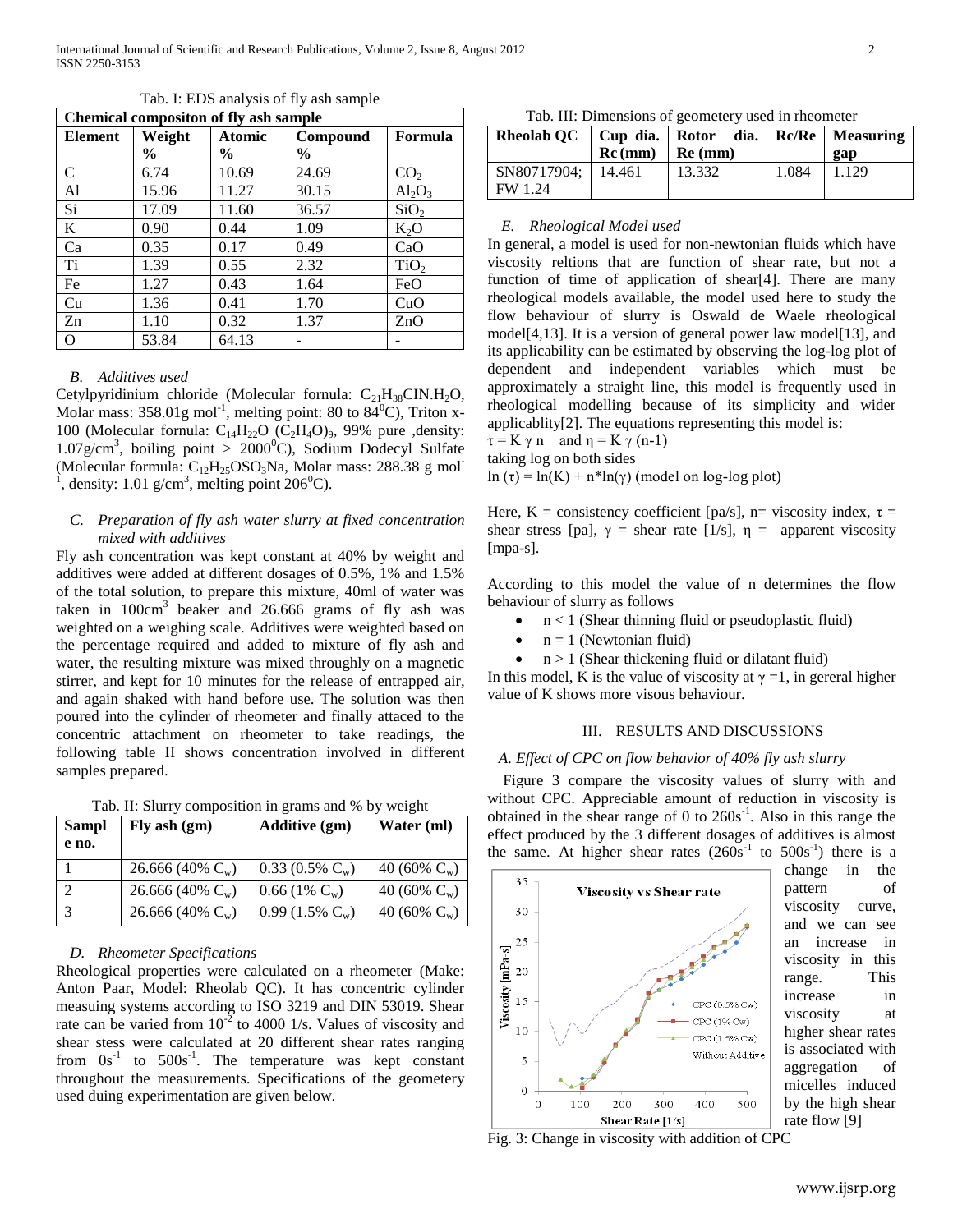| Modeling data calculated using 'Oswald de Waele' model |                  |                  |                       |  |
|--------------------------------------------------------|------------------|------------------|-----------------------|--|
| $0\%$ CPC                                              | $0.5\%$ CPC      | <b>1% CPC</b>    | 1.5% CPC              |  |
| $n=1.606187$                                           | $n=2.165245$     | $n=2.201008$     | $n=2.337201$          |  |
| $ln(K) = -7.30$                                        | $ln(K) = -10.81$ | $ln(K)=10.96$    | $ln(K)$ =-            |  |
|                                                        |                  |                  | 11.78                 |  |
| K=0.000672                                             | $K=2.01x10^{-5}$ | $K=1.72x10^{-5}$ | $K=7.58\times10^{-6}$ |  |

Tab. IV: Change in viscosity index and consistency coefficient with CPC

 It can be seen that the process of micelle aggregation started at  $230s^{-1}$ , which created a bend and disrupted the straight line smooth pattern of viscosity increase. We can at higher shear rates; slurry with 0.5% CPC has less viscosity than slurries with 1% and 1.5% CPC, because higher concentrations of additives resulted in generation of more micelles [4, 9] which aggregate under higher shear flow. We can see from table IV that dilatant behavior is increasing with increase in concentration of CPC. From figure 5 we can see the flow behavior of slurry with CPC still obeys power law and actual viscosity values can be approximated using modeled values.



## *B. Effect of SDS on flow behavior of 40% fly ash slurry*

 SDS is anionic in nature with long hydrophobic tail. From figure 6, viscosity of slurry decreases with increase in the dosage of SDS. The phenomenon of aggregation of micelles at higher shear rates (more than  $269s^{-1}$ ) is observed. Results obtained from 1.5% of SDS are better as compared to 0.5% and 1% of SDS. The use of high dosage of SDS is also economical, as it is derived from inexpensive coconut and palm oil and hence has its



Fig. 6: Change in viscosity with addition of SDS

cheap manufacturing cost. The anionic head of SDS acts on the surface of fly ash particle, the hydrophobic tail creates hydrophobic repulsion between these particles preventing sedimentation and aggregation.

Tab. V: Change in viscosity index and consistency coefficient with SDS

| Modeling data calculated using 'Oswald de Waele' model |                  |                  |                  |
|--------------------------------------------------------|------------------|------------------|------------------|
| 0% SDS                                                 | $0.5\%$ SDS      | <b>1% SDS</b>    | $1.5\%$ SDS      |
| $n=1.606187$                                           | n=2.029817       | $n=1.968560$     | $n=2.357599$     |
| $ln(K) = -7.30$                                        | $ln(K)=-9.97$    | $ln(K) = -9.63$  | $ln(K)$ =-       |
|                                                        |                  |                  | 11.92            |
| $K=0.000672$                                           | $K=4.64x10^{-5}$ | $K=6.65x10^{-5}$ | $K=6.62x10^{-6}$ |

With SDS viscosity index of slurry increased, overall dilatant behavior is maintained around n=2 with appreciable decrease in viscosity and shear stress even at low dosage of SDS.



We can see from figure 7 and 8 that at as the dosage of SDS is increased, although viscosity is decreased, but flow behaviour is not as smooth as it was at low concentrations of SDS.

## *C. Effect of Triton x-100 on flow behaviour of 40% fly ash slurry*

 Studies indicate that polymer additives like Triton help in reduction of wall friction[17]. Polymer additives when dissolved in solvent, the polymer chains adopt various forms of shapes such as random coil, an extended configuration or a helix[16]. The polymeric chains can expand leading to significant increase in vicosity of solution. At high shear rates  $(300s<sup>-1</sup>$  to  $500s<sup>-1</sup>)$ stretching of polymer chain increases effective viscosity in the



buffer layer of turbulent flow by increasing elongational viscosity[18]. This increase in viscosity at buffer layer results in reduction of wall friction[17].

Although vicosity is increased, but flow behaviour is improved with additon of triton x-100.

Fig. 9: Change in viscosity with addition of Triton x-100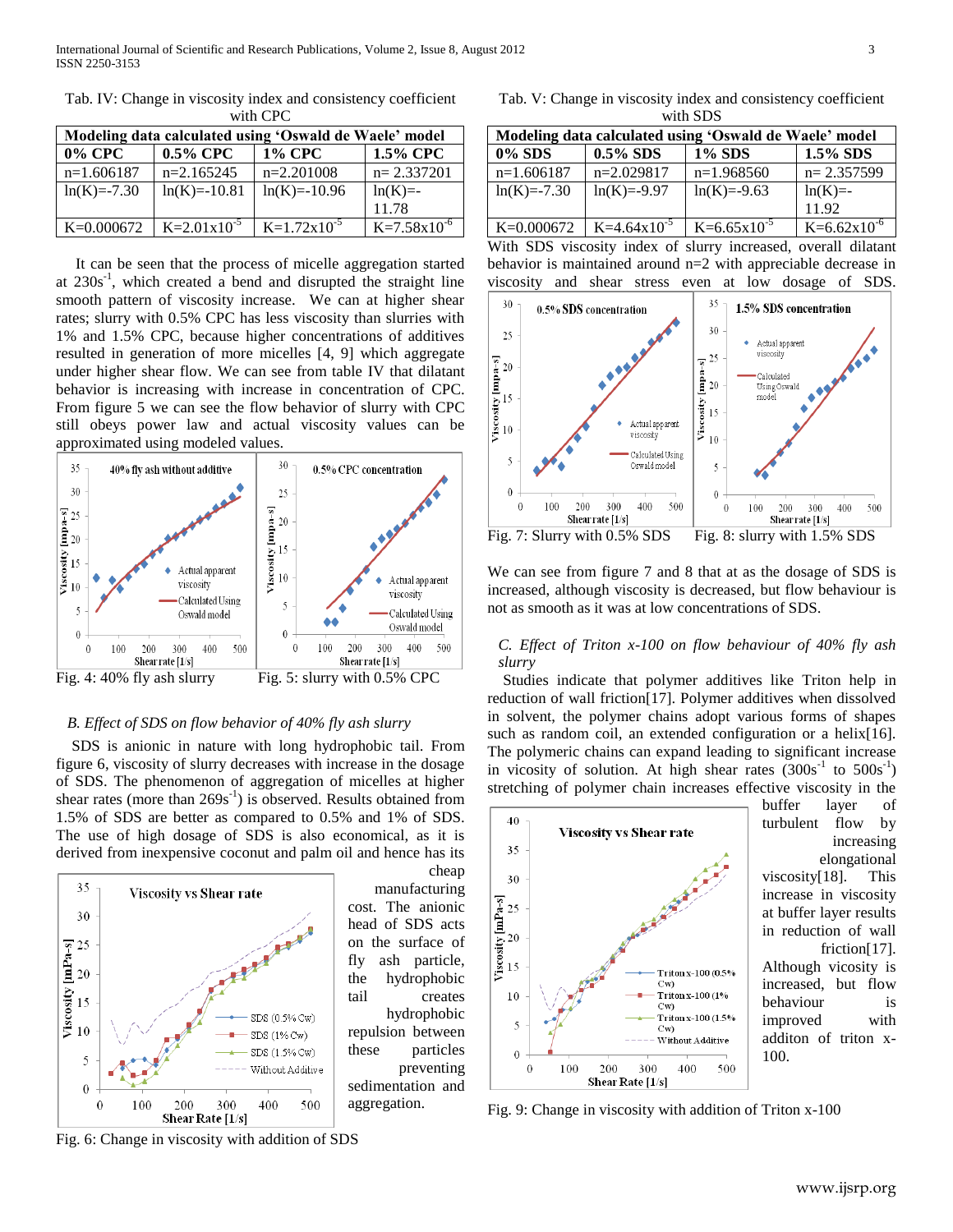| Modeling data calculated using 'Oswald de Waele' model |                 |                 |                  |
|--------------------------------------------------------|-----------------|-----------------|------------------|
| 0% Triton                                              | 0.5% Triton     | 1% Triton       | 1.5% Triton      |
| $n=1.606187$                                           | $n=1.785695$    | $n=1.798672$    | $n=1.965052$     |
| $ln(K) = -7.30$                                        | $ln(K) = -8.32$ | $ln(K) = -8.40$ | $ln(K) = -9.30$  |
| K=0.000672                                             | $K=0.000243$    | $K=0.000225$    | $K=9.09x10^{-5}$ |

Tab. VI: Change in viscosity index and consistency coefficicent with Triton x-100

Figure 10 and 11 shows the smooth flow behaviour of slurry obtained at higher concentrations of Triton x-100. With slurries containing triton the model is giving accurate values of apparent viscosities even at low shear rates such ash  $50s<sup>-1</sup>$  as shown below.



*D. Effect of CPC, SDS and Triton x-100 on pH of fly ash slurry* pH of slurry affects the fertility of soil, accidic slurries can make the soil inferterile. pH analysis of slurries containing different dosages of additives indicate that, in all the 3 cases pH is alkaline. There is very little increase in pH with additon of 1.5% CPC as shown in figure 12. We can see that increase in pH of slurry with additon of 1.5% SDS is much more than that of CPC. Triton x-100 lies in the middle as shown below.



Fig. 12: Change in pH of 40% fly ash slurry with addition of CPC, SDS and Triton x-100

#### IV. CONCLUSION

Cleary additives play a crucial role in reducing drag properties of fly ash slurry. In spite of their nature (cationic or anionic), CPC and SDS help reduce viscosity of slurry. Non-ionic polymer additives like Triton x-100 help improve flow behavior and

reduce wall friction. At lower shear rates  $(25s<sup>-1</sup>$  to  $300s<sup>-1</sup>)$  CPC and SDS help reduce viscosity and shear stress to an appreciable extent. Power law model such as Oswald de Waele rheological model is an excellent tool to study the smooth flow behaviors of fly ash slurries; the model is applicable even after addition of additives and gives approximately the values of apparent viscosity at any shear rate. 0.5% of CPC is the optimal concentration both at low and high shear rates. Slurry mixed with 1.5% of SDS showed better results than slurries containing 0.5% or 1% of SDS. Overall dilatant behavior has increased after addition of additives. pH results showed that in the case of all the 3 additives slurry is alkaline and not acidic in nature, acidic slurries are known to effect fertility of soil and slow down the microbial activity in soil. It can be seen that the property of ionic additives to form charged complexes [2] with fly ash particles help improvise the smooth flow behavior of slurry and reduce the effect of drag properties.

#### REFERENCES

- [1] Usui H., Li Lei., Suzuki H., 2001, Rheology and pipeline transportation of dense fly ash-water slurry, *Korea-Australia Rheology Journal* Volume 13, No. 1, pp. 47-54.
- [2] Naik H.K., Mishra M.K., Rao U.M., 2011, Evaluation of flow characteristics of fly ash slurry at 40% solid concentration with and without an additive, *World of Coal Ash (WOCA) conference –* May 9-12.
- [3] Cengel A.Y., Cimbala J.M., 2006, *Fluid Mechanics, Fundamentals and application (in SI units),* The Tata-McGraw Hill companies publications, ISBN 978-0-07-070034-5.
- [4] Sumer M. Peker., Serife S. Helvaci., 2008, *Solid-Liquid Two phase flow,*  The Elsevier science and technology publicaitons, ISBN 978-0-444-52237- 5.
- [5] Naik H.K., Mishra M.K., Rao U.M., 2009, Rheological characteristics of fly ash slurry at varying temperature environment with and without an additive, *World of Coal Ash (WOCA) Conference* – May 4-7.
- [6] Chatterjee A.K., 2010, Indian Fly Ashes, Their Characteristics, and Potential for Mechano-Chemical Activation for Enhanced Usability, *2nd International Conference on Sustainable Construction Materials and Technologies,* June 28-30.
- [7] Biswas A., Gandhi B.K., Singh S.N., Seshadri V., 2000, *Indian journal of Engineering and Material Science,* Volume 7, pp. 1-7.
- [8] Matras Z., Malcher T., Gzyl-Malcher B., 2007, The influence of polymer surfactant aggregates on drag reduction, *Thin solid films*, DOI: 10. 1016/j.tsf.2007.11.057.
- [9] Derkach R.S., 2009, Rheology of emulsions, *Advances in Colloid and Interface Science* 151, 1-23.
- [10] Sheen S., Addy M., An in vitro evaluation of the availability of Cetylpyridinium chloride and chlorhexidine in some commercially available mouth rinse products, *British Dental Journal,* Volume 194, No. 4.
- [11] Final report on the safety assessment of sodium lauryl sulfate and ammonium lauryl sulfate, *International journal of toxicology,* Volume 2, No. 7, pp. 127-181, doi: 10.3109/10915818309142005.
- [12] Freedman D., Pisani R., Purves R., 2009, *Statistics*, Viva Books private limited, ISBN -13: 978-81-309-1055-0.
- [13] Turian R.M., Ma T.W., Hsu F.L.G., Sung D.J., 1997, Characterization, settling, and rheology of concentrated fine particulate mineral slurries, *Powder Technology* 93, 219-233.
- [14] L Chahine., N Sempson., C Wagoner., 1997, The effect of sodium lauryl sulfate on recurrent aphthous ulcers: a clinical study, *Compend Contic Educ Dent*, Volume 18, No. 12. 1238-40. PMID 9656847.
- [15] Hinch E.J., 1977, Mechanical models of dilute polymer solutions in strong flows, *Physics of Fluids*, Volume 20, No. 10,pp. S22-S30
- [16] Lumley J.L., 1973, Drag reduction in turbulent flow by polymer additives, *Journal of Polymer Science,* 7, pp. 263-290.